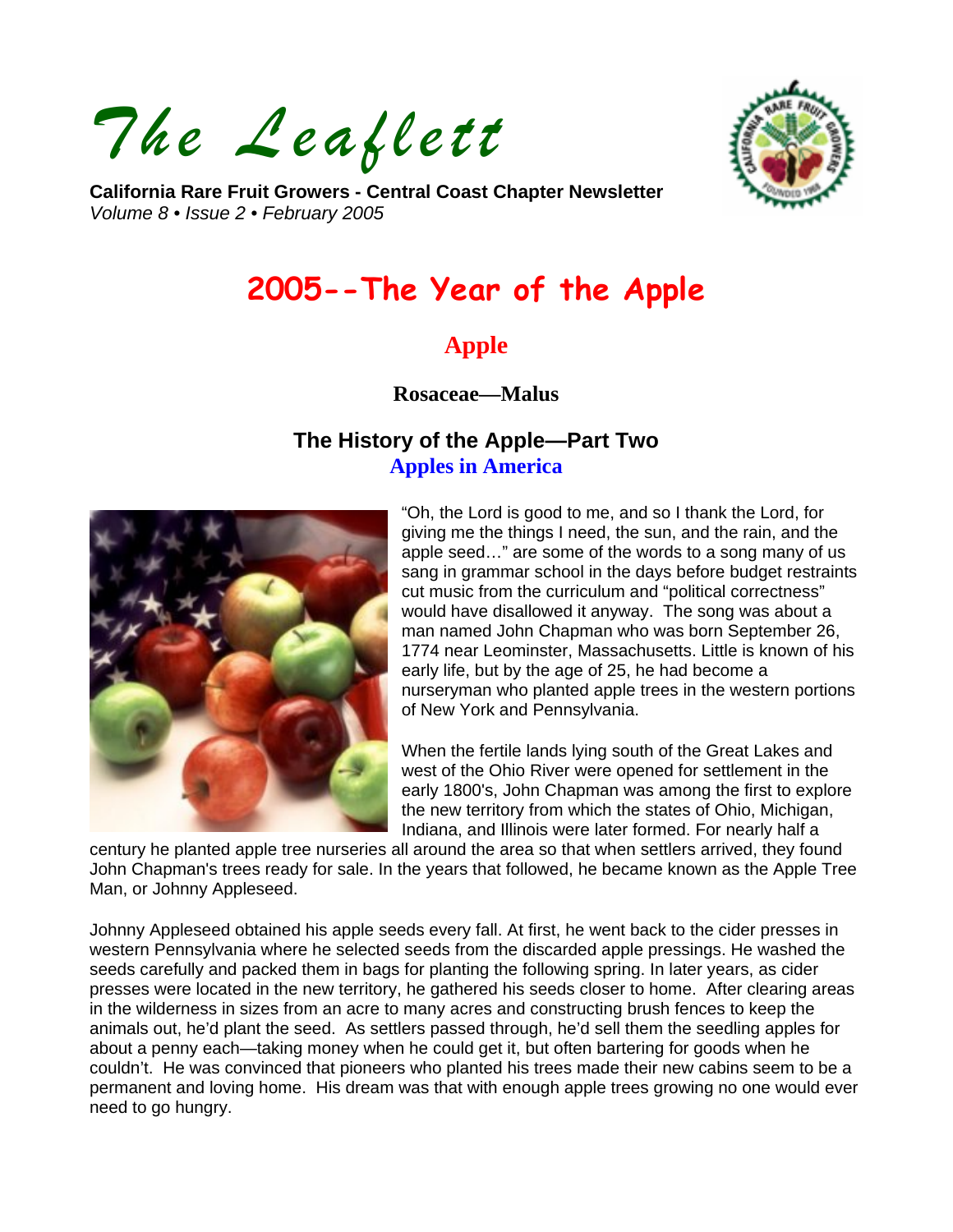He walked almost everywhere, usually barefoot, carrying his precious apple seeds and the simplest of camping gear on his back. He also used a boat, canoe, or raft to transfer larger loads of seeds along the many waterways. Johnny ate no meat and carried a simple pot along with him. In this pot he could gather nuts and berries, collect milk from a generous settler's cow, or pour a handful of coarseground meal into the pot of boiling water to make porridge. Some drawings even depict him as wearing the pot on his head, but it's not too likely he actually did that for any length of time! Those pots were hand-made and very heavy! He died in March of 1848 near Ft. Wayne, Indiana of a disease known as "winter plague" that he caught as a result of going out on a cold spring day to take care of one of his nurseries that had been ravaged by some cattle. If he'd had a choice, that is probably just how he would have preferred to go—quickly, and taking care of the trees he loved.

But before Johnny Appleseed, apples came to America by boat. Although *Malus angustifolia, Malus coronaria, Malus ioensis,* and *Malus fusca*, all varieties of crab apples, were native to North America, they had not been developed into highly edible varieties by the time the first European settlers arrived in the New World.

In 1623, Rev. William Blackstone (aka Blaxton) arrived in Massachusetts from England. Historians write that he carried a bag of apple seeds (also called "pips") with him and soon planted an orchard on Beacon Hill in Boston. However, Blackstone didn't establish himself on the western slope of the peninsula of Shawmut (Boston), opposite the mouth of the Charles River, until at least 1625. If he planted trees earlier, nothing is known about them. Actually, since Blackstone was a minister, it is not likely he took seeds with him from England, but he probably had the foresight to collect seeds from the apples that had been brought by settlers for their rations.

In any case, when Governor John Winthrop and his Massachusetts Bay Colony ships arrived in 1630, Blackstone's apple orchards were well established. He willingly shared his bounty with the new arrivals even though they were laying claim to land Blackstone had been using for years already. In 1633, Governor Winthrop awarded Blackstone 50 of the 800 acres he'd felt he'd owned for eight years! Much of the dissention, of course, was caused by whose form of religion was right (Blackstone

was Anglican and Winthrop and his settlers were Puritans), but finally, in the Spring of 1635 Blackstone left Boston and ended up settling near Rehoboth, RI. It was there he spent the next 40 years of his life and there **he developed the first named American apple**, the Yellow Sweeting. According to his biography, "He had the first of that sort called yellow sweetings that were ever in the world perhaps, the richest and most delicious apple of the whole kind." The apple is known today as Rhode Island Greening Apple and is the state apple. It is a good "keeper", late maturing, and gets more yellow and sweeter the longer it ripens on the tree.



While Governor Winthrop was intolerant of Blackstone's religious views, he was very impressed by the apple orchards. Boston's water was notoriously bad and Winthrop saw apples, in the form of apple cider, as solving that problem. He ordered apple trees from England and soon apple orchards sprang up all around Boston. He even paid rent on his land in apples according to early records. An interesting note here is that there were no honey bees to pollinate these early apple trees, so the crops weren't heavy. It wasn't until settlers began bringing honey bees in (called "White Man's Flies" by the Native Americans) that the fruit crops really developed.

Jumping ahead a hundred years, Robert Prince in 1737 established the first commercial apple tree nursery in America called William Prince Nursery in Flushing, New York. The nursery survived through four generations of the Prince family until just after the Civil War. The British who occupied Long Island during the Revolutionary War (1775-1783) had considered the William Prince Nursery so important that they put an armed guard around the nursery to protect it.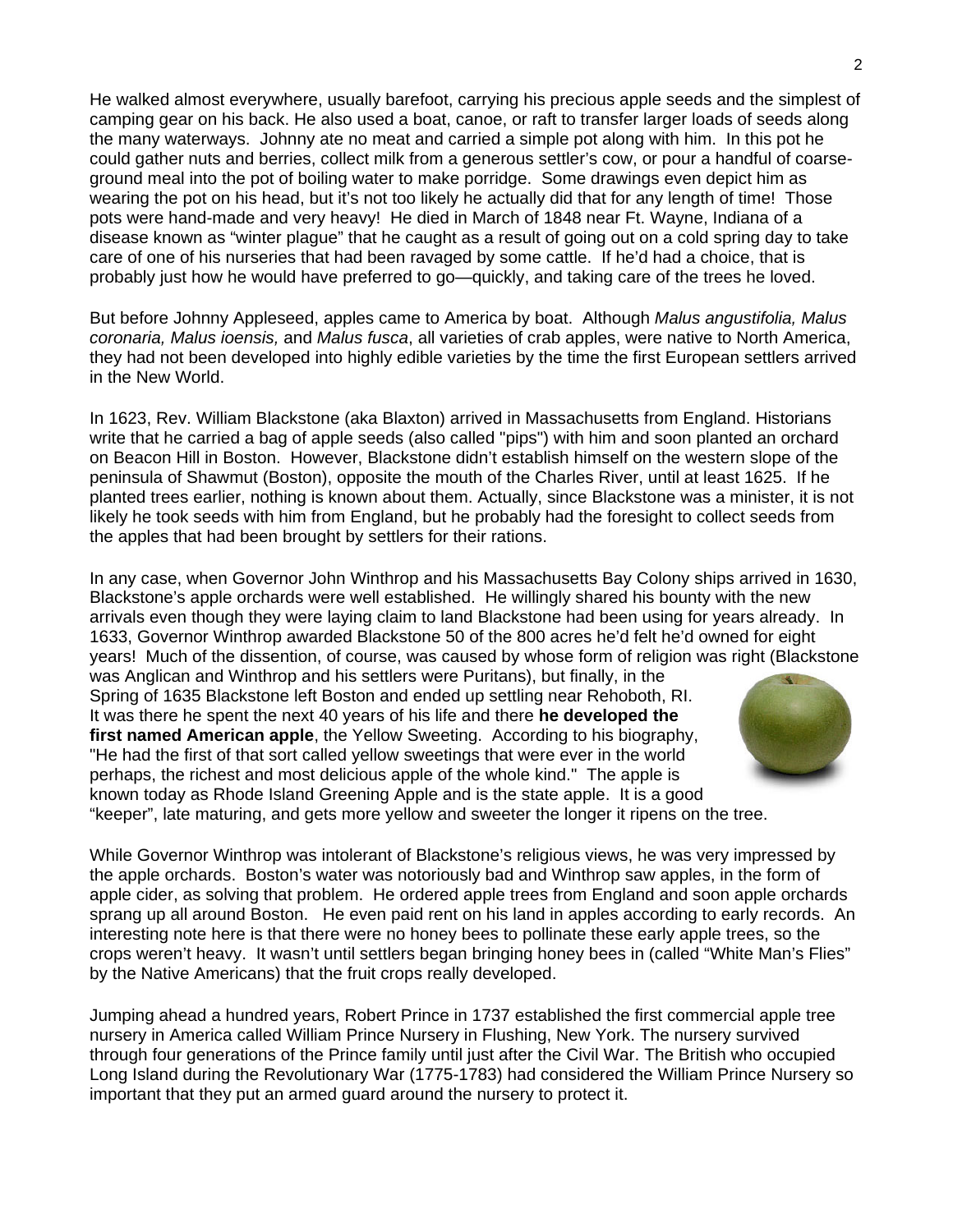Johnny Appleseed single-handedly did more to promote the spread of apple orchards toward the west than anyone else, but apples actually reached Washington State, now so renowned for its apples, in the same way apples reached the East Coast—by boat! In 1825, Captain Aemilius Simmons attended a farewell banquet in his honor in London. At this party, a young lady slipped some apple seeds into his pocket and asked him to plant them in the wilderness. After Simmons' arrival at Fort Vancouver, he handed the seeds over to Dr. John McLoughlin, Chief Agent of the Hudson Bay Company. Dr. McLoughlin gave the seeds to his gardener to plant His first tree produced only one apple, but the seeds of that single fruit bore future generations of hardier stock.

As these early apple planters learned, the trees from natural apple seeds produce daughter trees that are often hugely different than the parent tree. Seed planting produces unpredictable results, which is why grafting has become the way of growing apples that keep the characteristics of the parent tree. Most of the currently popular apples in North America have an ancestry that can be traced back to a single tree—characteristics maintained by grafting.

According to one story, the McIntosh comes from a single seedling found by John McIntosh in Eastern Ontario, Canada nearly 200 years ago. That parent tree died in 1908. Red Delicious apples, the second-most popular North American variety, are the result of the chance discovery of a single wild tree in 1872 in Iowa. Golden Delicious apples originated from a tree in West Virginia, discovered accidentally in 1890. The Rome Beauty, likewise, derives from an Ohio tree discovered and cultivated by a boy! One Gold variety comes from a single seed washed ashore in Virginia in 1969.

Other popular apple varieties have resulted from purposeful selective breeding involving natural types. In 1966, Empire apples resulted from a cross between McIntosh and Red Delicious apples. Gala apples resulted from a New Zealand cross involving Orange Reds and Golden Delicious. The Fuji apple, a Rails-Genet and Red Delicious hybrid, has recently replaced the Granny Smith apple as the third-most popular U.S. variety.

 But grafting can also produce "sameness." Commercially that "sameness" might be important, but mouth-watering taste may be sacrificed in favor of color, prolonged shelf life, disease resistance and resilience to bruising when being transported. For home gardeners, where trees are usually grown more for taste than profit, seedling growing can be fun. Give it a try! Besides, your seedling may become the next Red Delicious!

Next month—Apple History, Part 3—Apples to California and the Central Coast!

## All-American Apple Pie



1 recipe of your favorite double pie crust 6 to 8 firm, tart apples, such as Rhode Island Greening, Gravenstein or Granny Smith (about 3 pounds) 1/3 c. granulated sugar 1/3 c. brown sugar 1 tsp. ground cinnamon  $\frac{1}{2}$  tsp. ground nutmeg 3 tbs. flour 3 tbs. butter cut in small bits

1. Prepare the pie dough, divide half and roll out each half no more than ¼" thick. Line a 9-inch pie pan with one. Keep lined pan and top crust chilled.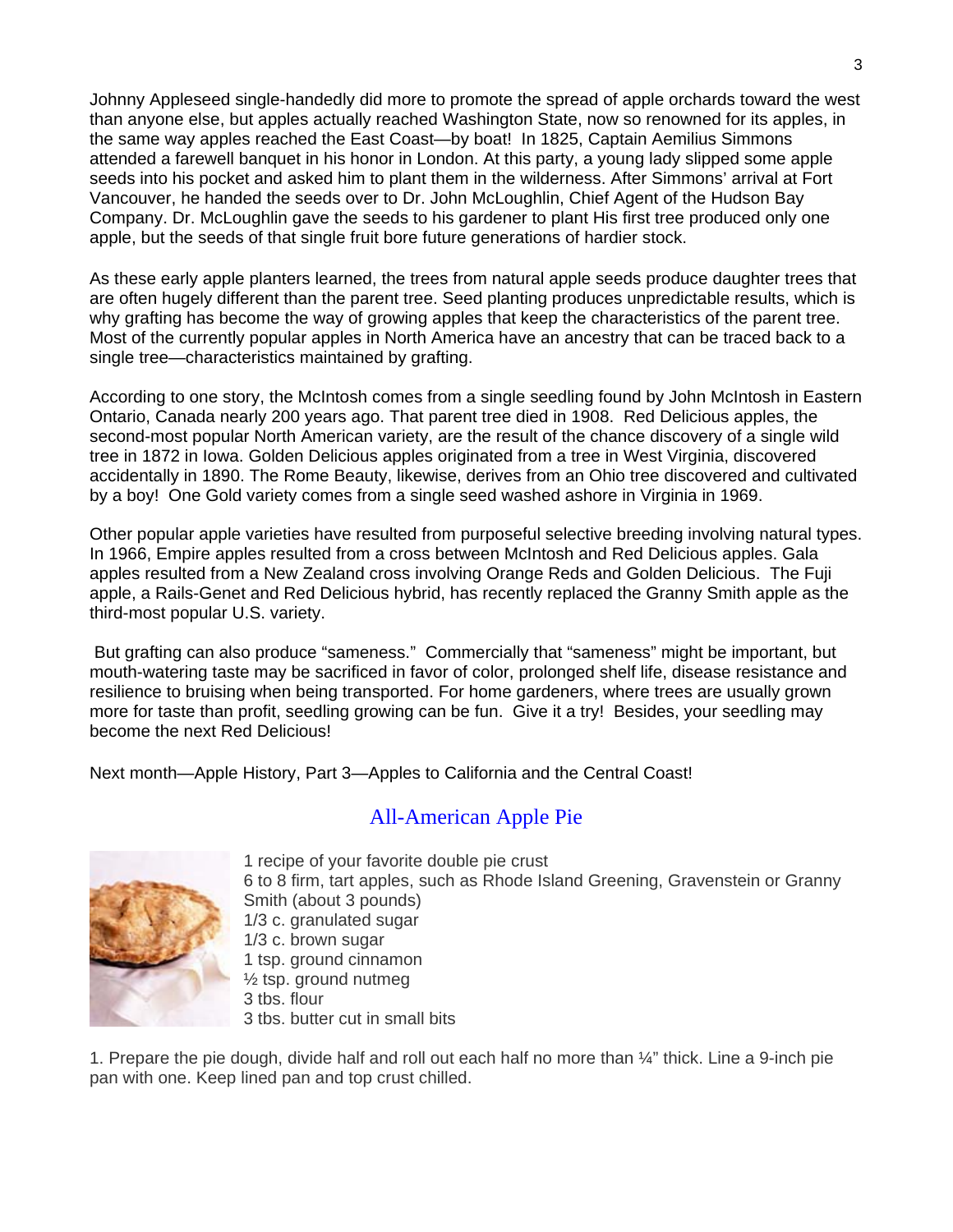2. Preheat the oven to 375 degrees. Peel and core the apples and slice them about ¼" thick. Blend sugars, cinnamon, nutmeg, and flour, then pour over apples and toss until well mixed. Fill the pie with the apple slices, mounding them somewhat in the center. Dot the apples with butter. Cover loosely with the top crust, using a little water to seal the crusts together. Crimp the edges. Using a fork or the tip of a knife, make several vents in the top crust.

3. Place in the preheated oven and bake for 1 hour or until golden brown. Check apples for doneness by inserting a sharp knife in a slit. Apples should be tender, but not be mushy. Serve while still warm with some ice cream!



## January Elections and Grafting Meeting

A group of 63 people braved the pouring rain on Saturday, January 9 to attend our annual elections and grafting meeting that was held in the Crops Science Classroom at Cal Poly. Following are the minutes from that meeting from our secretary, Rhonda Underwood.

The meeting was called to order at 1:45 pm by Art DeKleine. He welcomed everyone and thanked those that brought refreshments. Guests were introduced. We were reminded that Art and Doris Henzgen are keeping a guest book and guests were encouraged to sign the book before leaving.

Joe Sabol said that members arrived at 10:00 am to take advantage of the tree sale, and then thanked Dan Ray for a great job selling the trees.

Lark Carter conducted the election of officers and board members. All nominees were accepted; Lark then introduced the officers and board members for 2005 to the group.

Joe presented Art and Roger gifts of appreciation for their contributions as co-chairs. Art brought boxes of chocolate for Lennette, Roger and Joe. Roger then thanked Joe for his support during his term as co-chair.

Joe discussed the planting of a multiple grafted apple tree with a commemorative plaque in honor of Ralph Vorhies.

Roger introduced the guest pruner, professor Dan Lassanske, who discussed and demonstrated techniques for pruning ornamentally. He stressed the importance of having good tools, discussed examples of the types of tools that are best for pruning (hand pruner, lopper, pruning saw), and emphasized the importance of keeping the tools sharp. We also learned how to hold the tools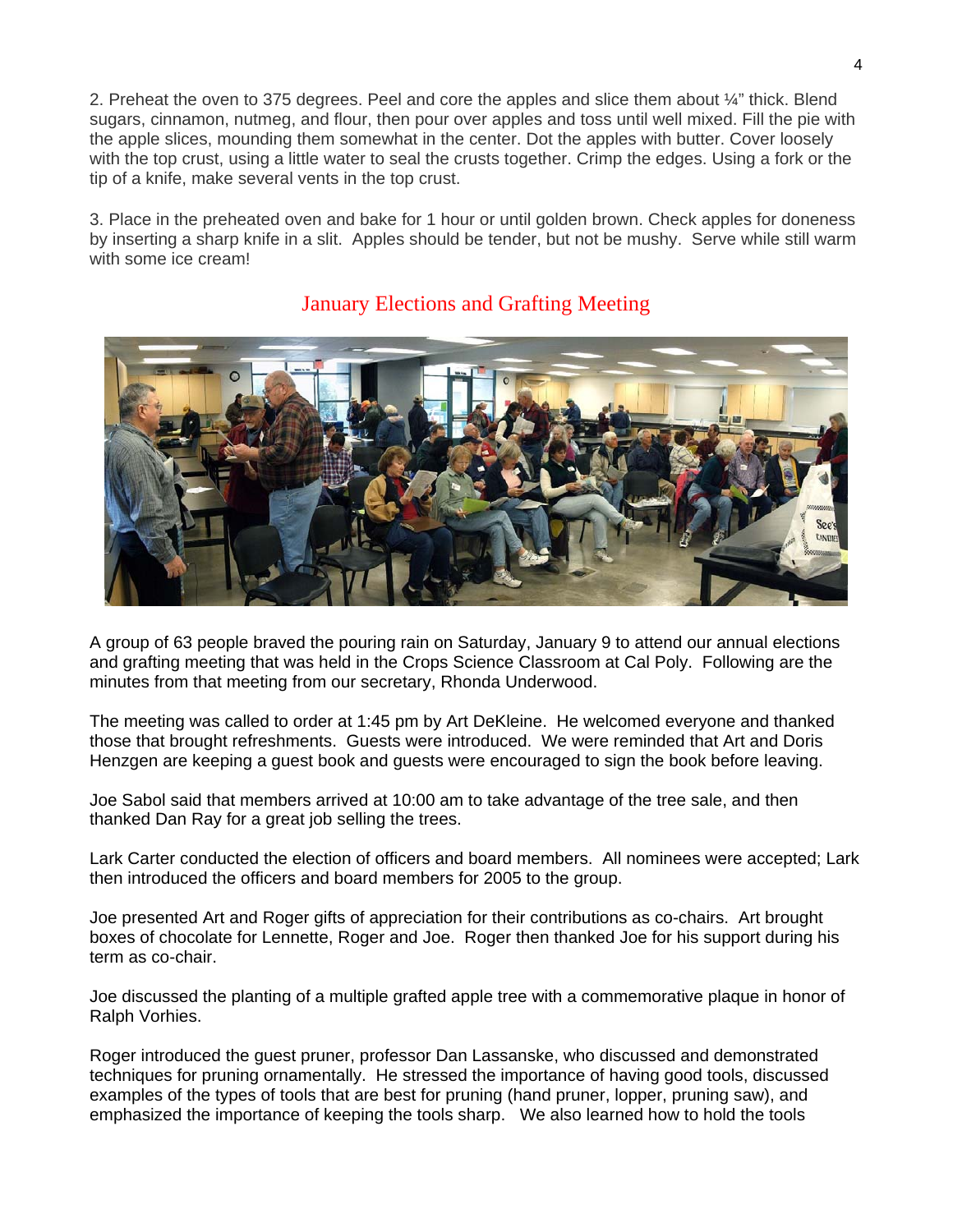correctly and how to make the proper cuts. He discussed topics such as heading back, directional pruning, thinning out, drop crotch pruning, and Dan's Dominant Branch Concept. He talked about single leaders vs. double leaders, and told us how to identify water sprouts and suckers. He also gave us tips for buying and pruning new trees, and distributed handouts, which contained much useful information for pruning our trees at home. Throughout the discussion he provided answers to many questions from attendees. The meeting closed at 3:20 pm. (Rhonda also said the meeting was "a blast! It was entertaining AND informative, which is the best combination. I think the professor that gave the pruning lecture was about as enthusiastic as Joe S. if you can believe it. It seemed like everyone there had a great time.")

Thanks to Paul Moyer for the photos of the January meeting and guest speaker.

# **Dan Lassanske's Fruit Tree Pruning Tips**

**I.** Our Goal: To have a nice looking tree that bears fruit.

#### **II. Pruning Concepts:**

**1.** Heading Back—Reduces the height and width of the tree. Prune to a bud.

**2.** Directional Pruning—Prune back to a bud that will grow in the desired direction--generally, to an outside facing bud.

**3.** Thinning Out—The removal of unwanted growth, i.e. excess new growth, the 3D's (dead, diseased, or damaged growth), crossing branches, water sprouts, and suckers.

**4.** Drop Crotch Pruning—Reduces the height and width of the tree. Prune to a smaller branch.

- **III.** Holding the Hand Pruner or Lopper Correctly: Put the blade next to the part you want to save. Stubs don't grow!
- **IV. Making the Perfect Cut:** Cut 1/4"-1/2" above a bud at a 45 degree angle. The cut should parallel the direction in which the bud is growing. When removing a branch, make a close cut. Put the blade next to the part you want to save.

#### **V. Dan's Dominant Branch Concept:**

- 1. Head back every branch every year.
- 2. The main thing is to keep the main thing the main thing!

## **New Officers for the Central Coast Chapter for 2005**

The following were elected to their positions at the January 9, 2005 meeting:

**Co-Chairs**: Art DeKleine and Bob Tullock; **Program Chair**: Joe Sabol; **Assistant**, Carol Scott; **Secretary**: Rhonda Underwood; **Treasurer**: Dick Pottratz; **Web Master**: Art DeKleine; **Assistants**, Pet and Marvin Daniels

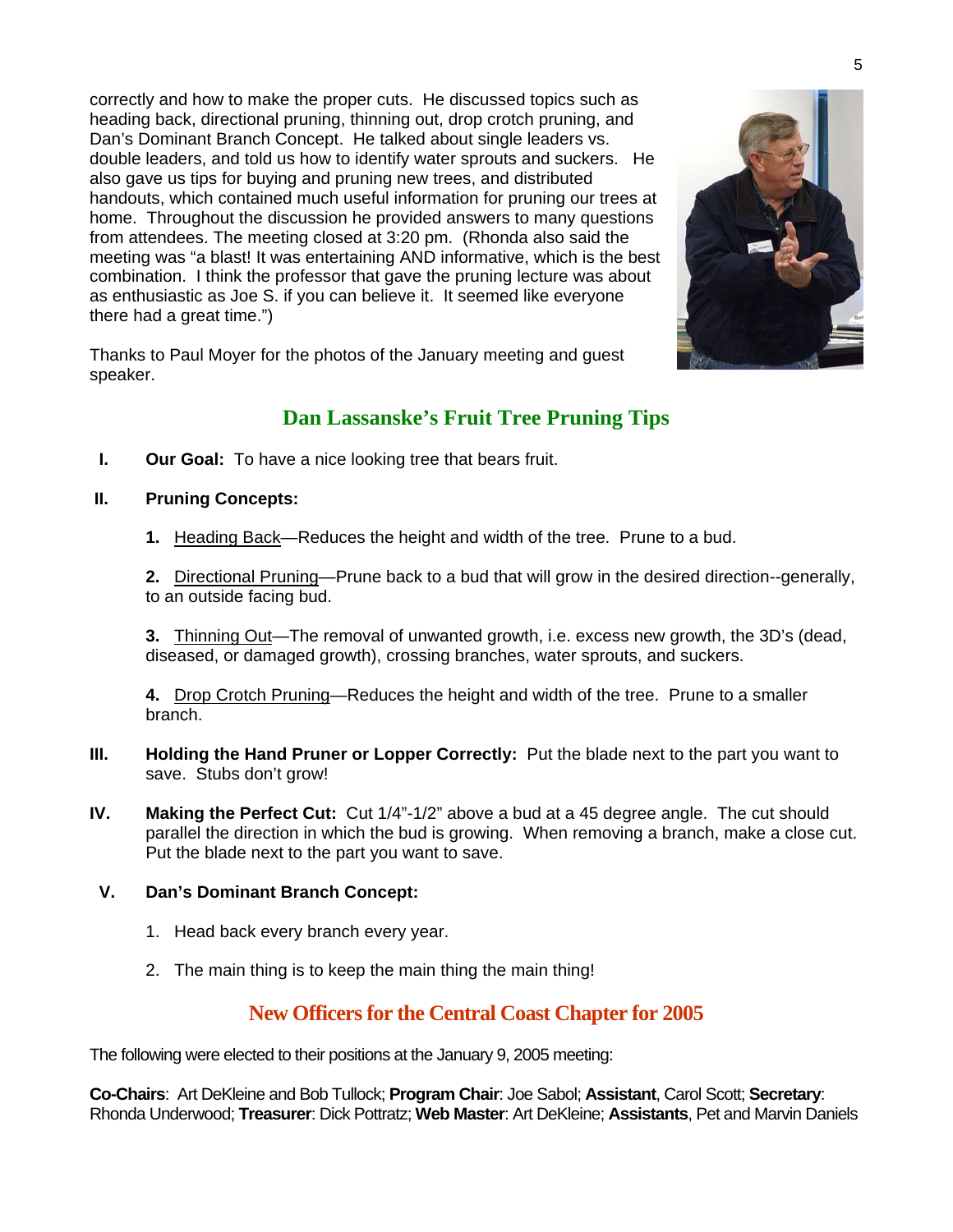and John and Choung Crow; **Raffle Directors**: Marvin Daniels and Larry Hollis; **Historian/Archivists**: Sandra Pirghaibi and Marie Moyer; **Photographer**: Paul Moyer; **Refreshments**: Coffee, Jaleah Brynn assisted by Dorothy and Wally Seelos; **Friendship Chair**: Doris Henzgen; **Newsletter Editor**: Lennette Horton; **Newsletter Mailing**: Art and Doris Henzgen and Anne Furtick; **Community Orchard Coordinators**: Joe Sabol, Pet and Marvin Daniels; **Apple Grafting Coordinators**: Joe Sabol, Marvin Daniels, and Patti Schober; **Board of Directors**: In addition to the Co-chairs, Secretary, and Treasurer named above, Roger Eberhardt, Chuck and Susan Atlee, Art and Doris Henzgen, Joe Sabol, Lark Carter, Robert and Carol Scott, Bill and Anne Furtick, Marvin and Pet Daniels, and Jenny Weaver.

# **Ask An Expert**

Member Jaleah Brynn suggested we have a column in the newsletter where our chapter members could get questions about their local growing problems answered. I think it is a terrific idea! Is there anyone out there who would volunteer to answer a question each month and get the information to me so it can be included in this newsletter? Following is my idea for the format.

**Question:** "I purchased a few Neem trees and they are not doing well though I put the largest and most expensive in an upper deck storage room. I wonder if anyone else has tried to raise this tree in this climate." *Jaleah Brynn*

**Answer:** I'm not the expert, Jaleah, but I was curious about Neem trees, so I turned to my favorite expert resource—the internet. I learned that one of Neem's most important attributes is its effectiveness as a natural pesticide and that it is also good at repelling pests that affect people, like mosquitoes, fleas, ticks and head lice. A plant native to India, there it is called "the village pharmacy", where it has been used in varying forms to treat a multitude of health problems for thousands of years—especially colds and flu. Modern research is confirming the traditional uses. While none of it specifically focuses on human beings with colds or flu, universities from Bangalore to Baltimore are reporting exciting results in treating the viruses that cause disorders ranging from genital herpes to dengue fever.



Now, about growing a Neem tree—I don't know if this is much encouragement, but the article I read states: "Even novice gardeners can grow Neem because it clearly indicates when it needs water and fertilizer. Leaves start to droop as the soil dries out; quickly revive after watering. Well-fertilized Neem trees sport bright-red new growth; when growth slows, they need more nutrients." However, over-watering is also an issue—about the only disease that will bother them is root rot caused by too much water or poor drainage. The article goes on the mention that the trees are like goldfish, they will grow into the size of pot you put them into, and the bigger the pot the better. They should be potted in premium potting soil and fertilized weekly with fish emulsion at half the recommended rate, or fertilized monthly during the growing season with a balanced organic fertilizer. They are also daylight sensitive and if you want them to bloom and produce fruit year-round, they will need supplemental light—even a nearby lamp will do. Hope this helps, Jaleah!

#### **Dr. Howard Brown**

Dr. Howard Brown, a long time member of the Central Coast Chapter of CRFG, passed away on January 13, 2005. Dr. Brown attended Cal Poly as a student and later returned to teach in the Ornamental Horticulture Department. He served as the head of that department for 22 years and then became the Dean of the School of Agriculture for five years. Dr. Brown lined up and hosted our tour of the San Luis Obispo Botanical Garden, was a very gifted grafter, and loved to propagate, promote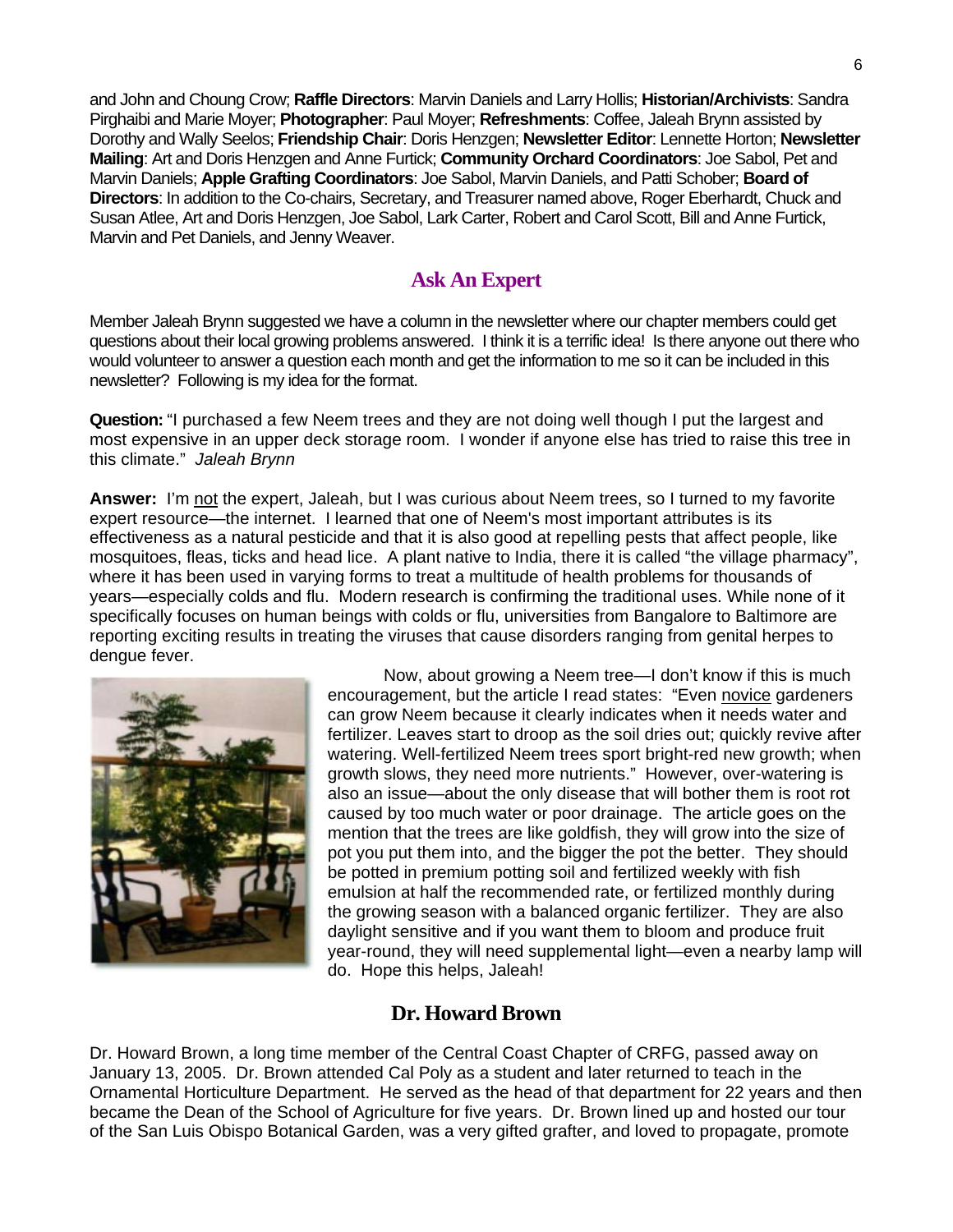and improve on the famous Murray Smith Tomato. He was our guest speaker at the December 2003 holiday potluck meeting. A memorial service was held for Howard at the Cal Poly Leaning Tree Arboretum and many of our local chapter members were in attendance. Howard touched many lives and will be missed by all of us who knew him.

# Newsletter Fees Are Due!

Is **your** chapter newsletter fee current—please check the treasurer's list below to see if you need to update. As our treasurer, Dick Pottratz explained, **everyone** is on an annual fee basis beginning each January. Fees are **\$6** a year--or, for **\$25** you will get the newsletter from our chapter for **five** years and save **\$5!** Make Dick's life easier—and assure yourself of not missing any news or information about our chapter or about growing fruit here on the Central Coast! Send your check to **CRFG Treasurer,** 2430 Leona Avenue, SLO, CA 93401. *March will be the last month you will receive a newsletter if your dues are not current.* 

| <b>Alberts</b>       | Evelyn       | <b>Hauss</b>     | Linda                | Santoyo        | Larry               |
|----------------------|--------------|------------------|----------------------|----------------|---------------------|
| Ananda               | Shachi       | Henderson        | Kay                  | Schuldt        | Carol               |
| Anctil               | Dennis J.    | Hoh              | Mei                  | Seeley         | Linda               |
| Aubuchon             | Gary         | Jamison          | Mary                 | Seelos         | Wally &             |
| <b>Bailey</b>        | Debbie       | <b>Keck</b>      | <b>Stanton</b>       |                | Dorothy             |
| <b>Barta</b>         | Alan & Liane | Kedrick          | Carie                | Servedio       | Frank               |
| Beach                | Don & Judy   | King             | James & Lisa         | Shaw           | George F.           |
| Berdoulay            | Paul         | Kramme           | Jim                  | Shimamoto      | Mrs. Elsie          |
| <b>Blake</b>         | Michael I.   | Lee              | Alexandra            | Simmons        | Pete                |
| <b>Blakely</b>       | David        | Longacre         | Kathy                | <b>Skinner</b> | Mark                |
| Blayney              | Tammy        | Matakovich       | Mary                 | Smith          | <b>Bailey</b>       |
| <b>Britton</b>       | Glenn A.     | <b>McCormick</b> | Joel                 | Smith          | Teresa              |
| <b>Byrd</b>          | Tom          | McIlvaine        | Whitney              | Snow           | Darrell &<br>Gloria |
| Cardoza              | Mary         | Metz             | Mike & Joan          |                |                     |
| Cooper               | Monica       | Meyer            | <b>Father Albert</b> | Sunderland     | Robert & Zoë        |
| Cunningham Evelyn E. |              | Miller           | Jan                  | Sutton         | Patricia            |
| Darway               | Chris A.     | Morgret          | Keri                 | Toy            | Harry               |
| <b>DeVries</b>       | Dorothy      | Moshe            | Kendra               | Villanueva     | Fidel               |
| Ensminger            | Jeff         | Mulder           | Henry                | Vorle          | Rich & Laura        |
| Epstein              | Gary         | Nishida          | Ronald               | Wadman         | Hugh                |
| <b>Fickes</b>        | James T.     | Odenbrett        | Rev.                 | Wagner         | Richard             |
| Fisher               | Richard &    |                  | Stephen              | Warren         | Kenneth             |
|                      | Sassi        | Paranjpe         | Dattatraya P.        |                |                     |
| Francis              | Hunter       | Parvin           | Russee J.            |                |                     |
| Frey                 | Norma        | Price            | Cheryl               |                |                     |
| Frisch               | Harold       | Risley           | Peter                |                |                     |
| <b>Furtick</b>       | Bill & Anne  | <b>Robbins</b>   | Gabrielle            |                |                     |
| Galbraith            | Brian &      | Rose             | Eric L.              |                |                     |
|                      | Cathy        | Rosenthal        | Rachel               |                |                     |
| Green                | Charlotte    | Ruskey           | Jay                  |                |                     |
| Griffin              | Mella        | <b>Russ</b>      | Harold &             |                |                     |
| Gurney               | David        |                  | Marie                |                |                     |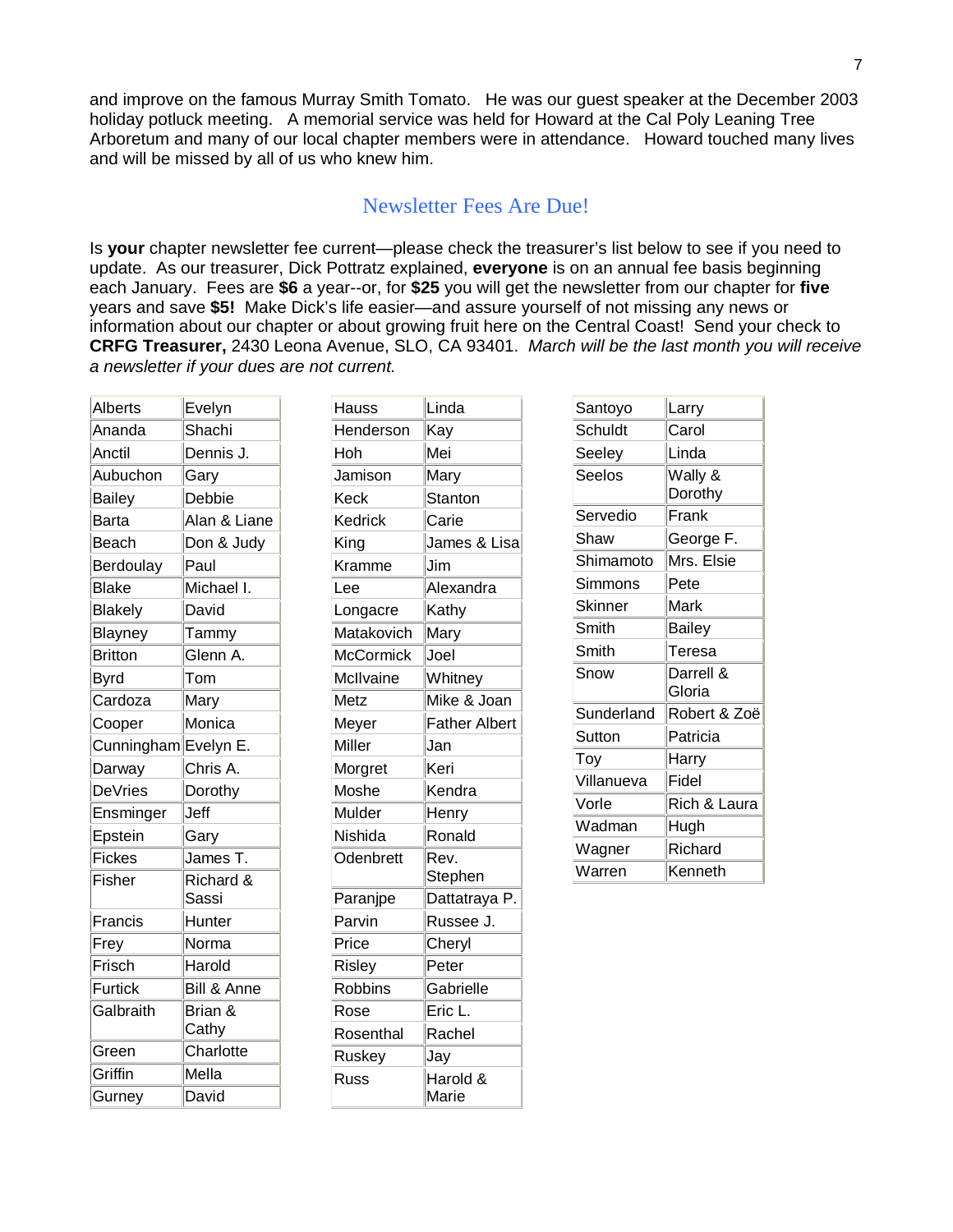## **COLLECTION AND PREPARATION OF SCION WOOD FOR CRFG SCION EXCHANGE ON FEBRUARY 12 By Joe Sabol**

- 1. Select only dormant scion wood that is from healthy trees.
- 2. Select straight wood from near the ends of the branch that have well developed buds from last year's growth. Suckers, water sprouts and shoots with great length between buds should be avoided.
- 3. Wood diameter should be about pencil sized and not over  $\frac{1}{2}$  inch in diameter.
- 4. Cut lengths to about 8 to 10 inches. Cut the bottom end flat and the top end may be cut at an angle. This helps us all to determine which end is the terminal end.
- 5. Collect the wood just before the scion exchange.
- 6. Bundle up the wood and label it as best you can. Some people put a label on each piece of wood! Very nice! Keep varieties separate.
- 7. Place the bundle in a zip lock bag with a wet paper towel, only one variety per bag. Label this zip lock bag on the outside. Sharpie pens work well. Tribune plastic sleeves work very well.
- 8. Place the bag in your refrigerator. Do not freeze it.
- 9. Bring all your scion wood to the Scion Exchange and fill out the form that will be provided for each variety. **Please do not bring patented varieties to share.**
- 10. Bring extra plastic bags, masking tape, and Sharpie pens to the meeting so you can identify all the wood you collect!

#### **Announcements**

**Welcome New Members:** John Ricci, Daniel Ray, and Kristie Wells.

**Rootstock Ordered:** Joe Sabol says: "We are back in the rootstock business!!! I just placed an order for 2,550 rootstocks with the Lawyer Nursery in Montana...2400 apple roots…will arrive too late for our Feb. meeting, as usual. 100 Nemaguard roots…some will be for sale at the Feb. Meeting. 50 Pear roots...some will be for sale at our Feb. meeting."

**High School Grafting Program:** Stand-by for more information on this wonderful community effort by our local group! The project is spearheaded by Marv Daniels, Joe Sabol, and Patti Schober. If you have never participated in this event, plan to join-in this year—no experience is necessary! (I'd never grafted a tree in my life, and even I was able to assist at Nipomo High School. It was so much fun! Marv, Joe, and Patti make the experience wonderful—they do the prep work and you get the glory!) Schedules will be printed in March.

Web Site: Check our site at: [www.crfg-central.org](http://www.crfg-central.org/) to see what our web-master, Art DeKleine and his assistants, John and Choung Crowe and Pet and Marv Daniels are doing to keep us all informed.

**Join the Parent Organization:** Many of our chapter members are also members of the Parent association and, for those of you who aren't, perhaps you **should** consider joining. With parent organization membership you receive a wonderful color magazine, *The Fruit Gardener*, filled with great articles on fruit growing, news, many chapter activities and contacts. Dues are **\$30 annually** or **3 years for \$87** as of January 2004. Applications are available from **Joe Sabol.** 

**Help Needed!** If **you** have any great ideas for articles for this newsletter, or if you would like to write an article related to growing "rare" fruit, please contact me at [handynana@hortons.us](mailto:handynana@hortons.us) or write me at 265 Rim Rock Rd., Nipomo, CA 93444. I've already got promises for articles from Carol Scott, David Maislen, and Patty Schober—won't you join them in writing about your own growing experiences?